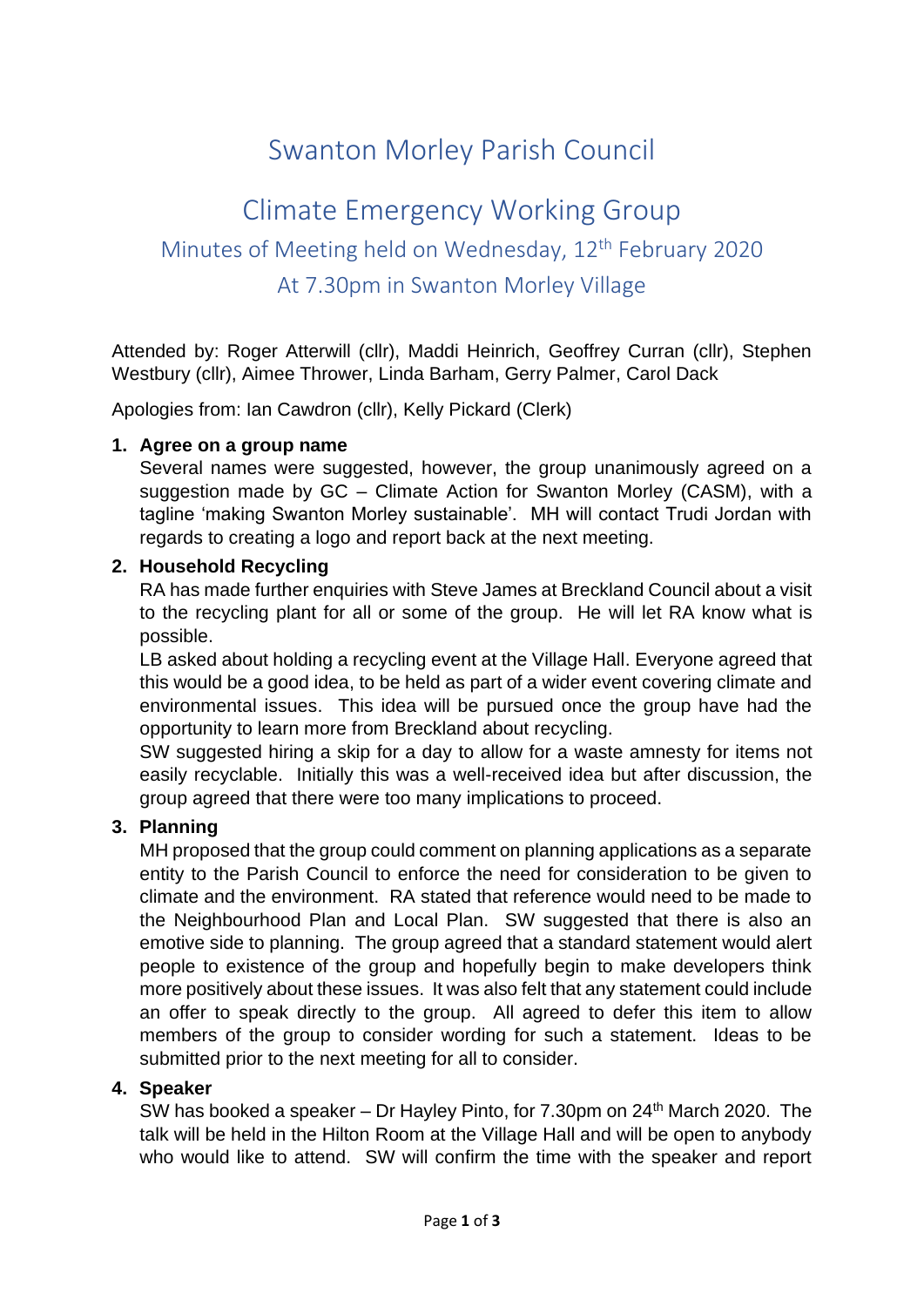back to MH who will then advertise the talk via social media and the noticeboards. SW has agreed on behalf of the group to cover her travel expenses.

## **5. Transport**

The group are keen to find out if either of the local bus companies have any initiatives for sustainability. MH agreed to make contact with them to investigate further. The issue was again raised as to why the last bus must return to Dereham empty when it is making the journey in any case. MH agreed to ask this question of Konnect Bus and to check whether there is an agreement between the No. 4 and the No. 8 for one to wait for the other.

RA reported that the government had just promised investment of £5bn to improve public transport and cycle ways.

MH reported that she has not yet completed the list of local farm shops and travel distances but will do so before the next meeting.

## **6. Health**

AT raised the issue of exhaust fumes from idling cars at the school. Ideas such as a walking bus and lift share were made. GC suggested that walking and cycling to school should be encouraged far more. RA advised that the school used to have a School Travel Plan. GC agreed to raise this at the next governors' meeting and report back.

## **7. Wildlife/Conservation**

MH reported that the application for free trees from the Woodland Trust had been successful and that the Parish Council would be receiving 200+ trees in the autumn.

RA will ask Capita if they have an up to date map of the village that the group could use to identify areas for planting. In the meantime, an area at Davidson Park has already been earmarked for wildflower planting. LB agreed to survey the area and assess what is needed to complete the project there. LB has identified a local seed company – Emorsgate who will supply wildflower seeds specific to area and soil type. LB also reported that all of the free seeds offered by Grow Wild have now been allocated and we are therefore not able to benefit from this scheme.

Another area for immediate attention was identified at the Village Hall. LB agreed to work with the nursery to plant Bee Bombs there. MH will contact Little Swans to put them in touch with LB. LB will assess the cost involved and report back to the group.

RA reported that he had met with the Highways Engineer for Swanton Morley and spoken to him about verges and what funding is available for the Parish Council to potentially take over responsibility for them throughout the village. RA also reported on an idea from a resident in Beetley about the possibility of cutting verges at a 45 degree angle to allow for biodiversity to thrive, this suggestion has also been made to the Highways Engineer. RA will report back any response received from NCC.

MH reported that the village hall has recently signed up to NCC's balloon and lantern charter and has adopted a policy, forbidding the release of these items from the village hall. This will now be included in the terms and conditions of hire of the hall and posters will be displayed around the building.